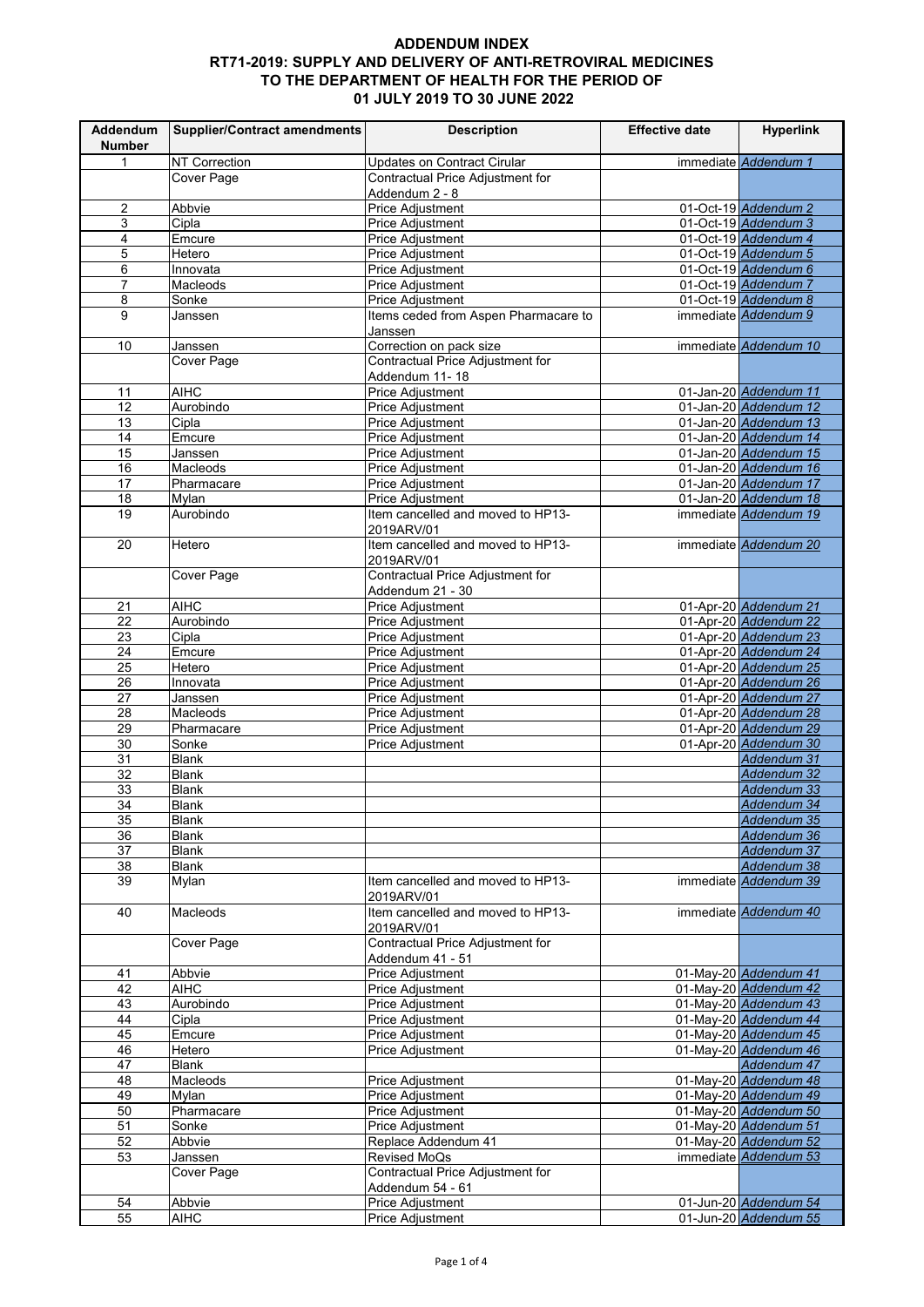| Addendum<br><b>Number</b> | Supplier/Contract amendments    | <b>Description</b>                                     | <b>Effective date</b>       | <b>Hyperlink</b>                               |
|---------------------------|---------------------------------|--------------------------------------------------------|-----------------------------|------------------------------------------------|
| 56                        | Aurobindo                       | <b>Price Adjustment</b>                                |                             | 01-Jun-20 Addendum 56                          |
| 57                        | Emcure                          | <b>Price Adjustment</b>                                |                             | 01-Jun-20 Addendum 57                          |
| 58                        | Hetero                          | <b>Price Adjustment</b>                                |                             | 01-Jun-20 Addendum 58                          |
| 59                        | <b>Mylan</b>                    | Price Adjustment                                       |                             | 01-Jun-20 Addendum 59                          |
| 60                        | Macleods                        | <b>Price Adjustment</b>                                |                             | 01-Jun-20 Addendum 60                          |
| 61                        | Pharmacare                      | Price Adjustment                                       |                             | 01-Jun-20 Addendum 61                          |
|                           | Cover Page                      | Contractual Price Adjustment for                       |                             |                                                |
|                           |                                 | Addendum 62 - 71                                       |                             |                                                |
| 62                        | Abbvie                          | <b>Price Adjustment</b>                                |                             | 01-Jul-20 Addendum 62                          |
| 63                        | <b>AIHC</b>                     | Price Adjustment                                       |                             | 01-Jul-20 Addendum 63                          |
| 64                        | Aurobindo                       | Price Adjustment                                       |                             | 01-Jul-20 Addendum 64                          |
| 65                        | Cipla                           | <b>Price Adjustment</b>                                |                             | 01-Jul-20 Addendum 65                          |
| 66                        | Emcure                          | <b>Price Adjustment</b>                                |                             | 01-Jul-20 Addendum 66                          |
| 67                        | Hetero                          | <b>Price Adjustment</b>                                |                             | 01-Jul-20 Addendum 67                          |
| 68                        | Macleods                        | Price Adjustment                                       |                             | 01-Jul-20 Addendum 68                          |
| 69                        | Mylan                           | <b>Price Adjustment</b>                                |                             | 01-Jul-20 Addendum 69                          |
| 70                        | Pharmacare                      | Price Adjustment                                       |                             | 01-Jul-20 Addendum 70                          |
| 71                        | Sonke                           | Price Adjustment                                       |                             | 01-Jul-20 Addendum 71                          |
|                           | <b>Cover Page</b>               | Contractual Price Adjustment for                       |                             |                                                |
|                           |                                 | Addendum 72 - 81                                       |                             |                                                |
| 72                        | Abbvie                          | Price Adjustment                                       |                             | 01-Oct-20 Addendum 72                          |
| 73                        | <b>AIHC</b>                     | <b>Price Adjustment</b>                                |                             | 01-Oct-20 Addendum 73                          |
| 74                        | Aurobindo                       | <b>Price Adjustment</b>                                |                             | 01-Oct-20 Addendum 74<br>01-Oct-20 Addendum 75 |
| 75                        | Cipla<br>Emcure                 | <b>Price Adjustment</b><br><b>Price Adiustment</b>     |                             |                                                |
| 76<br>77                  | Hetero                          | <b>Price Adjustment</b>                                |                             | 01-Oct-20 Addendum 76<br>01-Oct-20 Addendum 77 |
| 78                        | $\overline{\mathsf{M}}$ acleods | <b>Price Adiustment</b>                                |                             | 01-Oct-20 Addendum 78                          |
| 79                        | Mylan                           | <b>Price Adjustment</b>                                |                             | 01-Oct-20 Addendum 79                          |
| 80                        | Pharmacare                      | Price Adjustment                                       |                             | 01-Oct-20 Addendum 80                          |
| 81                        | Sonke                           | Price Adjustment                                       |                             | 01-Oct-20 Addendum 81                          |
|                           | Cover Page                      | Contractual Price Adjustment for                       |                             |                                                |
|                           |                                 | Addendum 85 - 95                                       |                             |                                                |
| 85                        | Cipla                           | <b>Price Adjustment</b>                                | 01 January 2021 Addendum 85 |                                                |
| 86                        | Emcure                          | Price Adjustment                                       | 01 January 2021 Addendum 86 |                                                |
| 87                        | Hetero                          | <b>Price Adjustment</b>                                | 01 January 2021 Addendum 87 |                                                |
| 88                        | Macleods                        | Price Adjustment                                       | 01 January 2021 Addendum 88 |                                                |
| 89                        | Mylan                           | Price Adjustment                                       | 01 January 2021 Addendum 89 |                                                |
| 90                        | Pharmacare                      | <b>Price Adjustment</b>                                | 01 January 2021 Addendum 90 |                                                |
| 91                        | Sonke                           | Price Adjustment                                       | 01 January 2021 Addendum 91 |                                                |
| 92                        | Innovata                        | <b>Price Adjustment</b>                                | 01 January 2021 Addendum 92 |                                                |
| 93                        | Abbvie                          | Price Adjustment                                       | 01 January 2021 Addendum 93 |                                                |
| 94                        | <b>AIHC</b>                     | Price Adjustment                                       | 01 January 2021 Addendum 94 |                                                |
| 95                        | Aurobindo                       | <b>Price Adjustment</b>                                | 01 January 2021 Addendum 95 |                                                |
|                           | Cover Page                      | Contractual Price Adjustment for                       |                             |                                                |
|                           |                                 | Addendum 96 - 105                                      |                             |                                                |
| 96                        | Abbvie                          | Price Adjustment                                       |                             | 01 April 2021 Addendum 96                      |
| 97                        | <b>AIHC</b>                     | Price Adjustment                                       |                             | 01 April 2021 Addendum 97                      |
| 98                        | Aurobindo                       | Price Adjustment                                       |                             | 01 April 2021 Addendum 98                      |
| 99                        | Cipla                           | Price Adjustment                                       |                             | 01 April 2021 Addendum 99                      |
| 100                       | Emcure                          | Price Adjustment                                       |                             | 01 April 2021 Addendum 100                     |
| 101                       | Hetero                          | Price Adjustment                                       |                             | 01 April 2021 Addendum 101                     |
| 102                       | Innovata                        | Price Adjustment                                       |                             | 01 April 2021 Addendum 102                     |
| 103                       | Macleods                        | <b>Price Adjustment</b>                                |                             | 01 April 2021 Addendum 103                     |
| 104                       | Pharmacare                      | <b>Price Adjustment</b>                                |                             | 01 April 2021 Addendum 104                     |
| 105                       | Sonke                           | <b>Price Adjustment</b>                                |                             | 01 April 2021 Addendum 105                     |
| 106                       | Abbvie                          | Item Discontinued                                      |                             | 10 May 2021 Addendum 106                       |
|                           | Cover Page                      | Contractual Price Adjustment for<br>Addendum 107 - 117 |                             |                                                |
| 107                       | Abbvie                          | Price Adjustment                                       |                             | 01 July 2021 Addendum 107                      |
| 108                       | <b>AIHC</b>                     | <b>Price Adjustment</b>                                |                             | 01 July 2021 Addendum 108                      |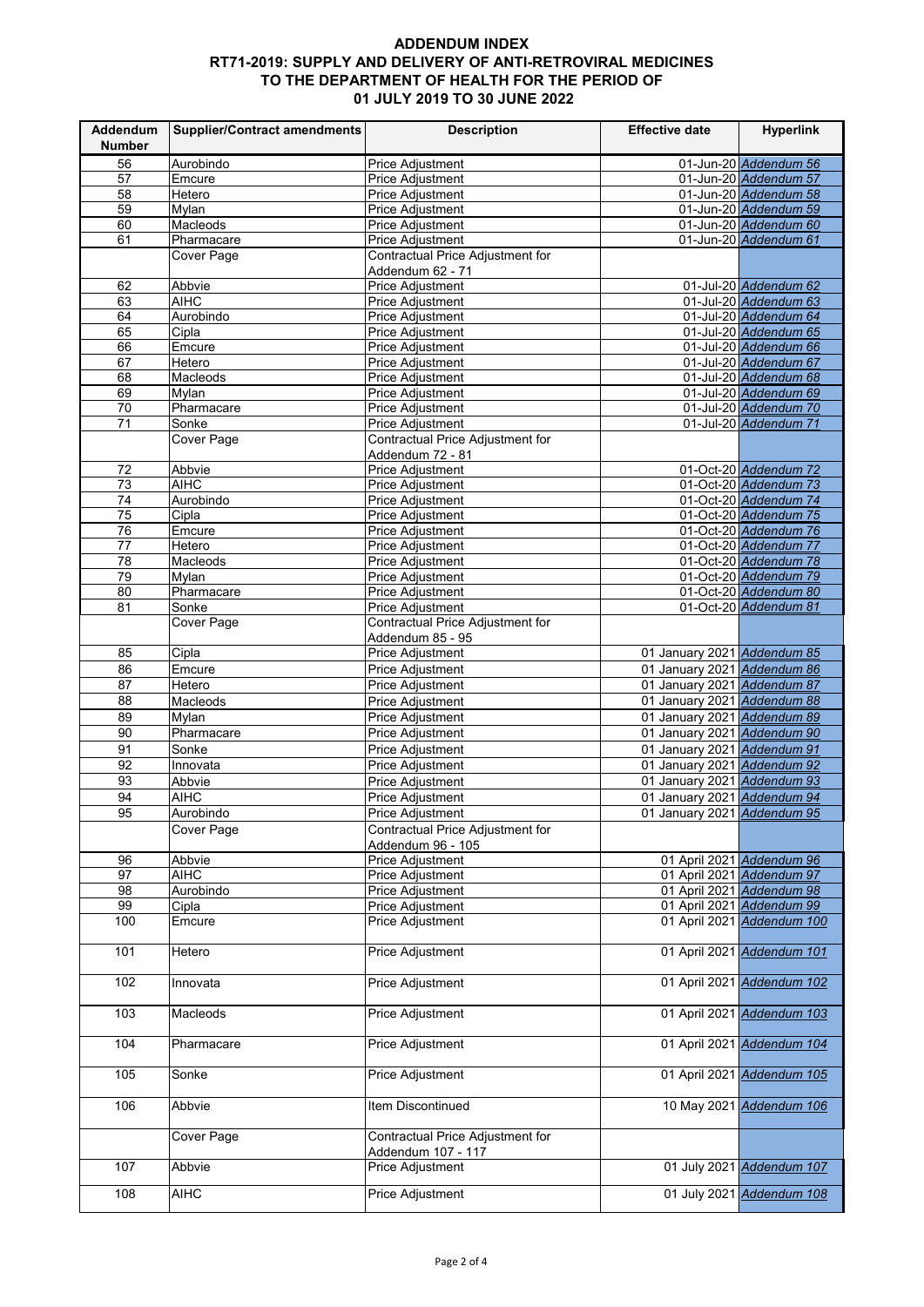| Addendum<br><b>Number</b> | <b>Supplier/Contract amendments</b> | <b>Description</b>                                     | <b>Effective date</b>        | <b>Hyperlink</b>           |
|---------------------------|-------------------------------------|--------------------------------------------------------|------------------------------|----------------------------|
| 109                       | Aurobindo                           | <b>Price Adjustment</b>                                |                              | 01 July 2021 Addendum 109  |
| 110                       | Cipla                               | Price Adjustment                                       |                              | 01 July 2021 Addendum 110  |
| $\frac{1}{111}$           | Emcure                              | <b>Price Adjustment</b>                                |                              | 01 July 2021 Addendum 111  |
| 112                       | Hetero                              | Price Adjustment                                       |                              | 01 July 2021 Addendum 112  |
| 113                       | Innovata                            | Price Adjustment                                       |                              | 01 July 2021 Addendum 113  |
| 114                       | Macleods                            | <b>Price Adjustment</b>                                |                              | 01 July 2021 Addendum 114  |
| 115                       | Mylan                               | Price Adjustment                                       |                              | 01 July 2021 Addendum 115  |
| 116                       | Pharmacare                          | Price Adjustment                                       |                              | 01 July 2021 Addendum 116  |
| 117                       | Sonke                               | Price Adjustment                                       |                              | 01 July 2021 Addendum 117  |
| 118                       | Aurobindo                           | <b>Voluntary Price Reduction</b>                       |                              | 23 July 2021 Addendum 118  |
| 119                       | Aurobindo                           | Replacement of Add 118                                 |                              | 23 July 2021 Addendum 119  |
| 120                       | Pharmacare                          | <b>Brand Name Change</b>                               | 26 August 2021 Addendum 120  |                            |
| 121                       | Sonke                               | Replacement of Add 120                                 | 26 August 2021 Addendum 121  |                            |
|                           | Cover Page                          | Contractual Price Adjustment for<br>Addendum 122 - 132 |                              |                            |
| 122                       | Abbvie                              | Price Adjustment                                       | 01 October 2021 Addendum 107 |                            |
| 123                       | <b>AIHC</b>                         | <b>Price Adjustment</b>                                | 01 October 2021 Addendum 108 |                            |
| 124                       | Aurobindo                           | <b>Price Adjustment</b>                                | 01 October 2021 Addendum 109 |                            |
| 125                       | Cipla                               | Price Adjustment                                       | 01 October 2021 Addendum 110 |                            |
| 126                       | Emcure                              | Price Adjustment                                       | 01 October 2021 Addendum 111 |                            |
| 127                       | Hetero                              | Price Adjustment                                       | 01 October 2021 Addendum 112 |                            |
| 128                       | Innovata                            | <b>Price Adjustment</b>                                | 01 October 2021 Addendum 113 |                            |
| 129                       | Janssen                             | <b>Price Adjustment</b>                                | 01 October 2021 Addendum 114 |                            |
| 130                       | Macleods                            | <b>Price Adjustment</b>                                | 01 October 2021 Addendum 115 |                            |
| 131                       | Pharmacare                          | Price Adjustment                                       | 01 October 2021 Addendum 116 |                            |
| $\overline{132}$          | Sonke                               | <b>Price Adjustment</b>                                | 01 October 2021 Addendum 117 |                            |
|                           | Cover Page                          | Contractual Price Adjustment for<br>Addendum 133 - 138 |                              |                            |
| 133                       | Aurobindo                           | <b>Price Adjustment</b>                                | 01 January 2022 Addendum 133 |                            |
| 134                       | Cipla                               | <b>Price Adjustment</b>                                | 01 January 2022 Addendum 134 |                            |
| 135                       | Emcure                              | Price Adjustment                                       | 01 January 2022 Addendum 135 |                            |
| 136                       | Hetero                              | Price Adjustment                                       | 01 January 2022 Addendum 136 |                            |
| 137                       | Macleods                            | Price Adjustment                                       | 01 January 2022 Addendum 137 |                            |
| 138                       | Pharmacare                          | <b>Price Adjustment</b>                                | 01 January 2022 Addendum 138 |                            |
|                           | Cover Page                          | Contractual Price Adjustment for<br>Addendum 139 - 145 |                              |                            |
| 139                       | Abbvie                              | <b>Price Adjustment</b>                                |                              | 01 April 2022 Addendum 139 |
| 140                       | Aurobindo                           | <b>Price Adjustment</b>                                |                              | 01 April 2022 Addendum 140 |
| 141                       | Cipla                               | Price Adjustment                                       |                              | 01 April 2022 Addendum 141 |